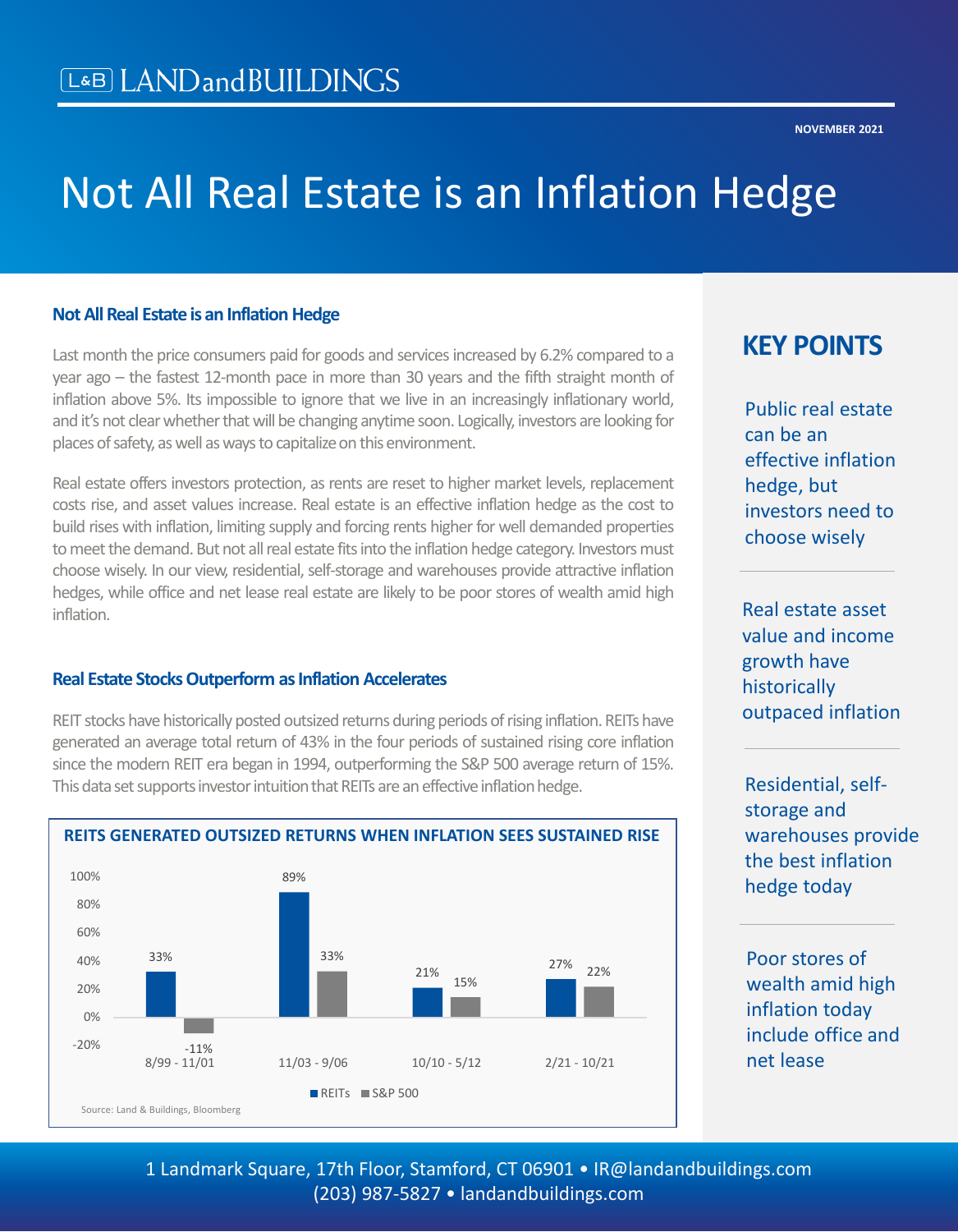#### **Real Estate NOI Growth Has Materially Outpaced Inflation**

Historically, real estate net operating income ("NOI") growth has also outpaced inflation, as measured by the Consumer Price Index (CPI). Cumulatively, REIT net operating income has grown 83% since 1998 versus a 64% compound rate of inflation.



Inflation has a clear and marked impact on the rate of net operating income growth at real estate companies, as evidenced in the exhibit on the right. Inflation and NOI growth have a 0.6 correlation since 1998, highlighting the tight relationship between real estate pricing power and core inflation. When inflation is particularly high, real estate NOI growth has been robust. Historically, when annual CPI has averaged more than 2.5%, REIT NOI growth was 4.7%. Economists expect another year of elevated inflation in 2022, with average expectations north of 3%, which positions real estate well for continued strong growth next year and beyond. REIT NOI is estimated to grow 8% in2022.



1 Landmark Square, 17th Floor, Stamford, CT 06901 • IR@landandbuildings.com (203) 987-5827 • landandbuildings.com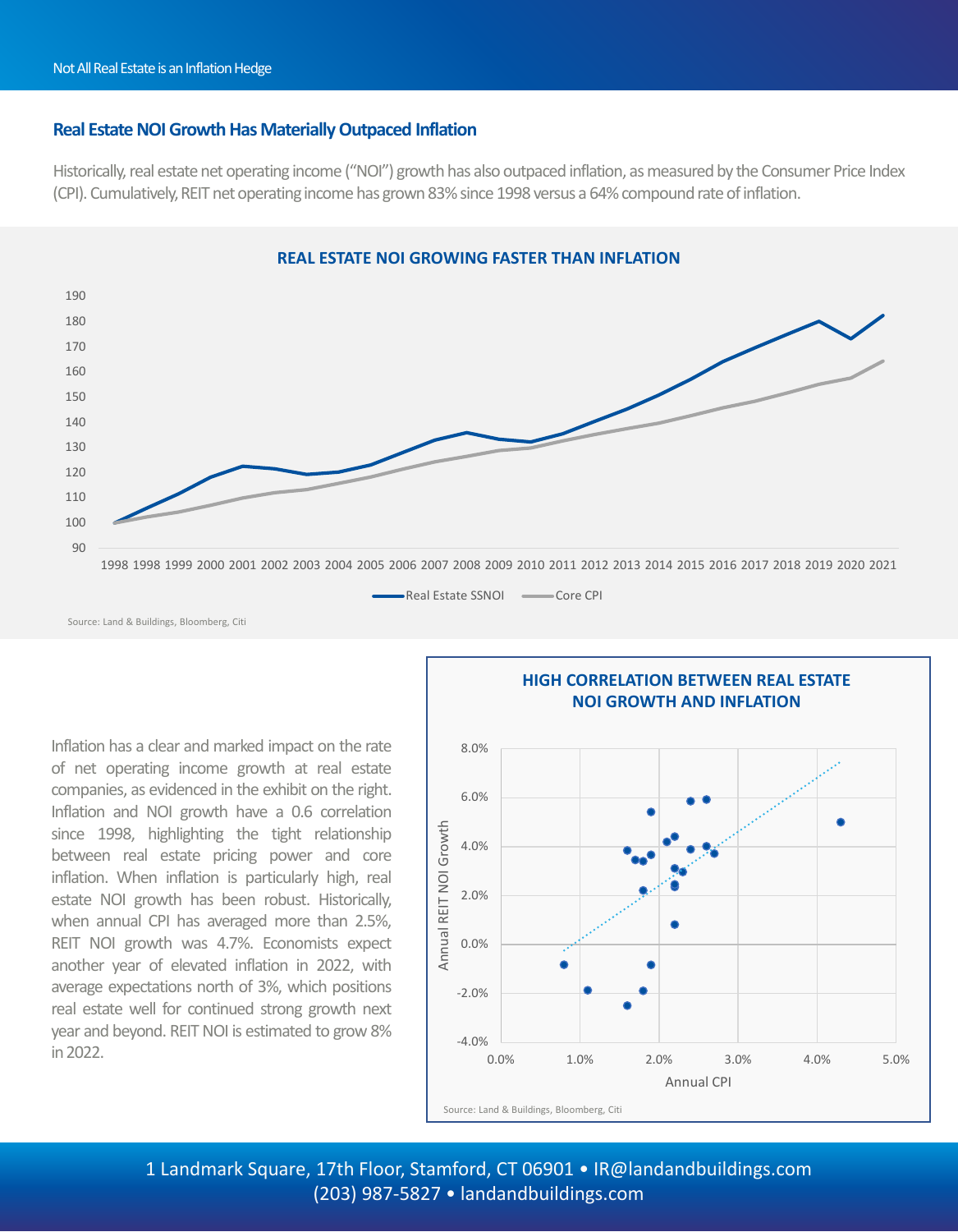#### **Choose Your Inflation Protected Real Estate Carefully**

Not all property is a potent inflation hedge, and it is imperative for investors to choose carefully. To protect against inflation, real estate needs pricing power. Shorter leases offer more immediate upside than long duration leases. Higher operating margins are superior to lower margin businesses, preserving income growth in the face of higher operating expenses. Low vacancy and tight supply are critical, as an oversupplied property sector will have difficulty raising rents until excess vacancy is absorbed. Real estate investments that meet the above criteria will be best positioned to win in a higher inflation environment.

#### **Seek an Inflation Hedge in Residential, Self-Storage and Warehouses**

Residential assets, including multifamily and single-family rentals, are experiencing robust demand against a backdrop of a decade of underbuilding housing. National apartment and single-family rents are up more than 15% on average year-over-year. This spike in rents is real-time evidence of residential's inflation hedge characteristics. Leases are typically 12 months, and net operating income margins are high at ~70%, allowing for a quick repricing of rents and insulation from cost pressures. Supply chain disruptions and a difficult labor market for housing construction should further constrain supply. We believe AvalonBay (NYSE: AVB), a national apartment owner with a best-in-class development platform, and American Homes 4 Rent (NYSE: AMH), a single-family rental landlord with 50,000 homes, both own high quality residential real estate trading at a discount to net asset value (NAV) with attractive growth prospects.

Similarly, self-storage is experiencing exceptional pricing power, with net effective rates up 40% from pre-COVID levels. The story again comes down to supply and demand. Storage is an underappreciated post-pandemic winner. The sector has new tailwinds that are likely to be long-lasting, including increased work from home (WFH) and robust housing activity. This strong demand is allowing landlords to fill up their storage facilities and push rents to record levels. The current supply environment is benign as new development completions are down 30% from their peak in 2019. This low level of new competition is expected to remain through at least 2022. With monthly leases, high margins and low operational intensity and capex, self-storage is likely to provide attractive inflation protection. Public Storage (NYSE: PSA), the largest self-storage landlord in the United States, should be well positioned to capitalize on these inflationary trends.

Industrial warehouse demand is surging. Secular and cyclical tailwinds and new **INDUSTRIAL WAREHOUSE** construction levels are not keeping up with space needs. Industrial warehouse fundamentals were strong before the pandemic, and they have only strengthened. Accelerated adoption of e-commerce, higher inventory needs to avoid shortages, supply chain duplication and onshoring  $-$  along with stronger economic activity  $$ are combining for record demand. New development starts are increasing but remain below demand. Mark to market on warehouse portfolios are in the 10 -25% range while rents are expected to rise another 5 - 10% in 2022. High margins and low capex needs again are critical components of preserving inflation protection. First Industrial (NYSE: FR) is an attractive value opportunity in the industrial warehouse sector, in our view.

#### **STRONG RENTAL GROWTH EXPECTATIONS FOR APARTMENTS, SELF-STORAGE AND WAREHOUSES**





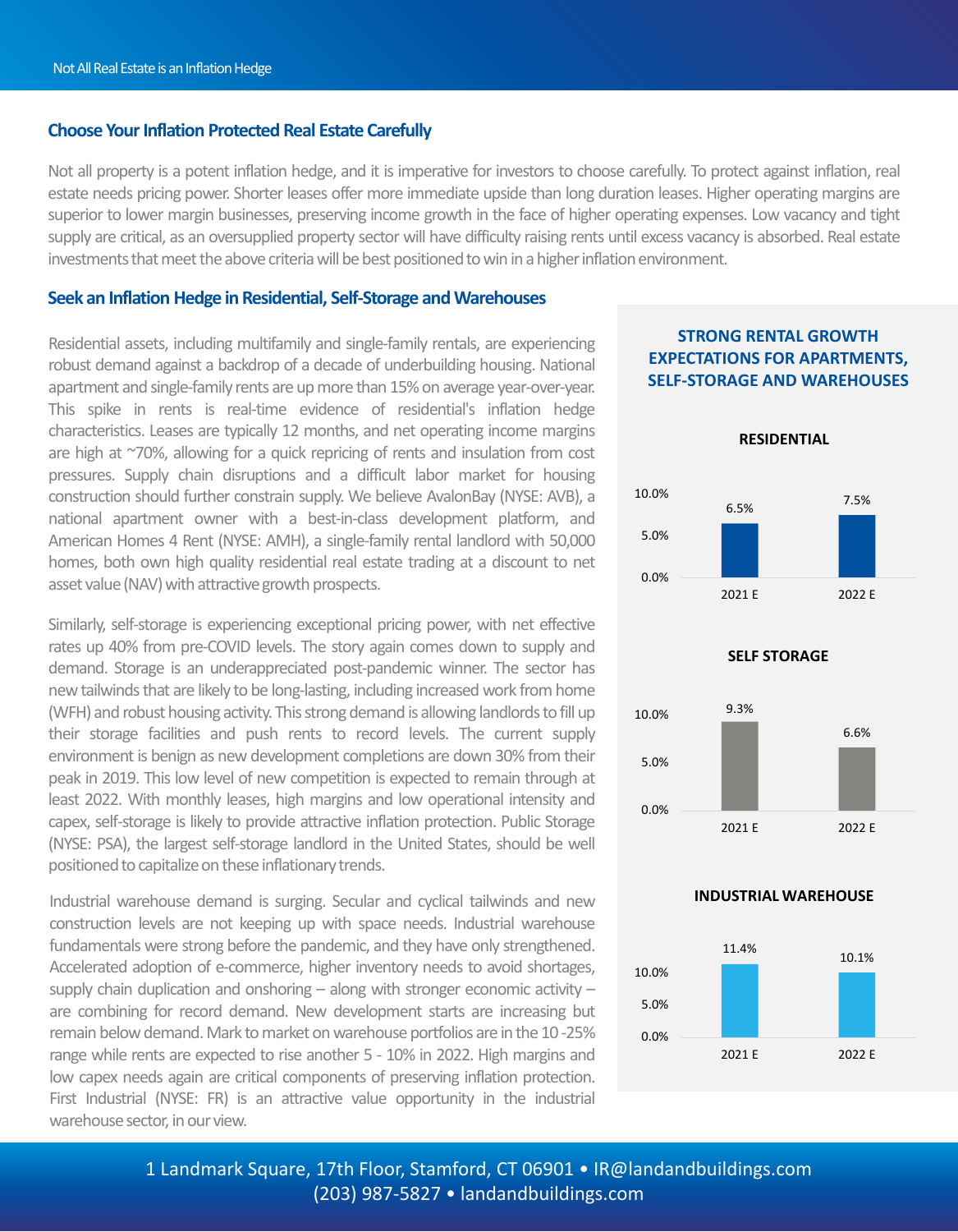#### **Poor Stores of Wealth Amid High Inflation — Office and Net Lease**

Office real estate is unlikely to be a beneficiary of the current macroeconomic backdrop. As we highlighted in our May 2020 white paper (click [here\)](https://landandbuildings.com/wp-content/uploads/2020/05/LandB-NYC-Office-Facing-Existential-Hurricane-1.pdf), office markets are facing an existential hurricane, particularly in gateway markets like New York City. Pre-COVID headwinds included high capex requirements, elevated new supply, and, in many coastal markets, unfriendly political and tax environments. Now the post-pandemic scramble of where people live and work has ushered in a new era of lower office utilization. Supply and demand dynamics are unfavorable, as incremental demand will go to filling up empty space as opposed to pushing rents. National vacancy rates are already breaching 2009 post-GFC levels at over 17%, according to Cushman & Wakefield. It is not clear occupancy losses have peaked yet in the US, as many large corporate office users are still in the process of determining their long-term office needs, with more looking to shrink footprints than expand. Additionally, office assets typically have low margins, particularly at below average occupancy levels. Layer in long-term leases that are likely to see rents reset lower upon expiration and elevated TIs (tenant improvement costs) to attract tenants and it's difficult to see how office is a relative winner with higher inflation.

Net lease REITs provide the most bond-like income streams to investors. The typical lease term is 10 - 15 years with modest annual rent escalators. Individual properties are usually fully leased by a single tenant and, in the public markets, focused on free-standing buildings operated by tenants such as pharmacies, restaurants, banks, gyms and movie theaters. The commodity-type space and limited annual lease expirations provide minimal near-term ability to pass inflationary rents on to tenants, resulting in these properties acting more like bonds, which decline in value as inflation accelerates. Net lease REITs have underperformed REITs when CPI has been greater than 2.5% as the lack of pricing power reduces attractiveness of the portfolios.

### **Publication Date: November 2021**

**LACKLUSTER RENTAL GROWTH FOR OFFICE AND NET LEASE**



Source: Land and Buildings, Green Street; Note: Net Lease using same store NOI growth as a proxy to rental growth



#### **NET LEASE ANNUAL TOTAL RETURNS UNDERPERFORM DURING HIGH INFLATION PERIODS**

Source: Land and Buildings, Green Street, Bloomberg; Note: Data from 1998 to 2021 YTD, represents average annual out/under performance for each category